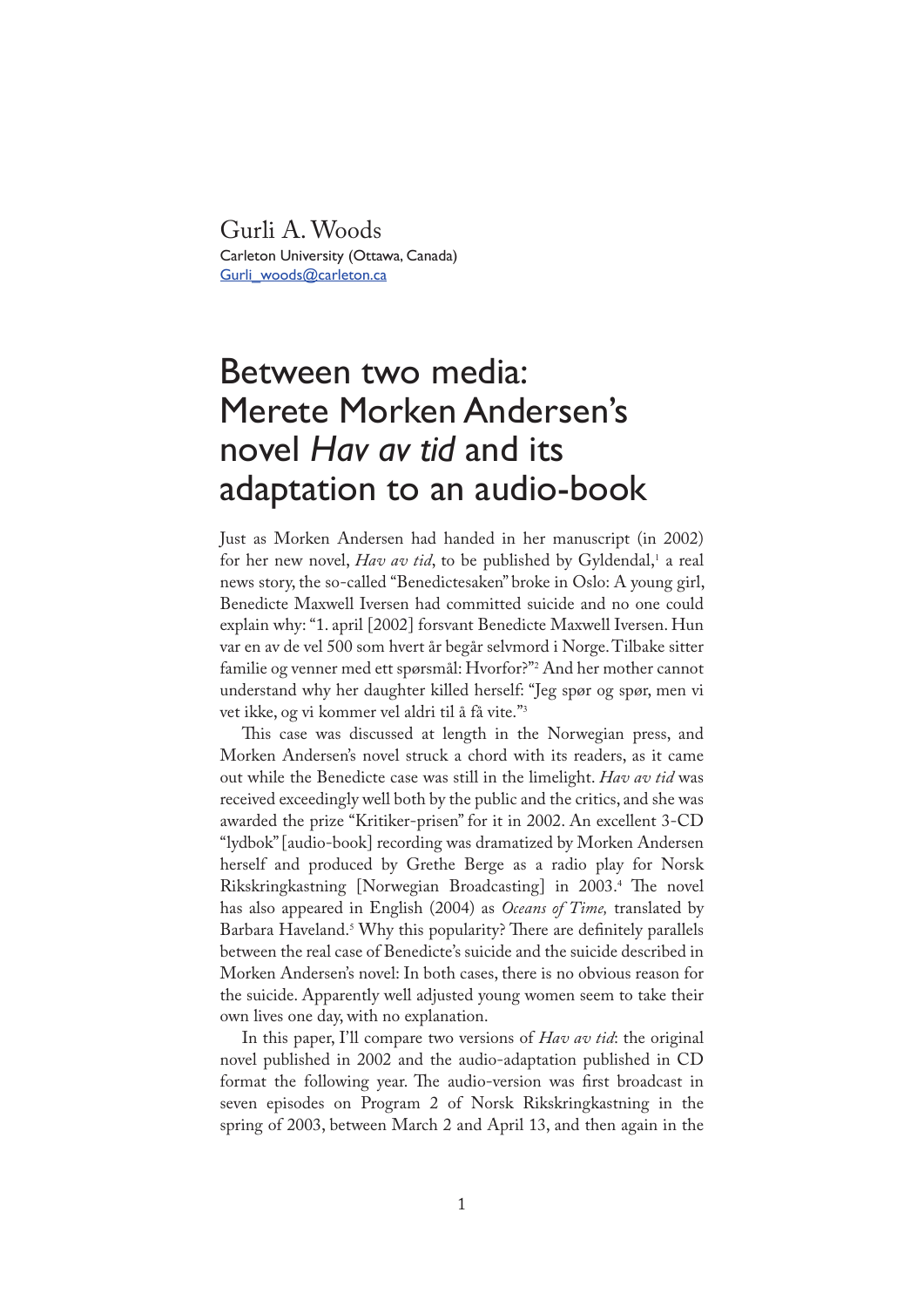summer of the same year, between June 29 and August 10. According to an NRK website dated February 19, 2003, Morken Andersen practically rewrote her novel for the radio version. She is quoted on this website as having said that

Det har vært litt av en job! Det har blitt mye arbeid på tider der normale folk sover søtt i sengen. Men på den andre siden var det en stor utfordring å skulle skrive boken om til radio-episoder, som jo også bør kunne høres som en helhet i seg selv.<sup>6</sup>

It is customary that audio-books do not necessarily follow the book script exactly. This is also the case here. The book is 335 pages long and the 3-CD version is 3 hours and 13 minutes in duration. The book in its entirety cannot be read aloud, let alone be performed by the three actors involved<sup>7</sup> in the radio play, in this short span of time. Morken Andersen does use large chunks of her novel verbatim, though, tying the radio episodes together with brief summaries. I intend to examine which parts she considered to be essential to her story and which parts she left out of the audio-adaptation  $-$  and the significance of these choices.

The content of the original novel (2002) is structured as follows:

| <b>Example 18</b> Pages                        |  |
|------------------------------------------------|--|
|                                                |  |
|                                                |  |
|                                                |  |
|                                                |  |
|                                                |  |
|                                                |  |
|                                                |  |
| [Postscript: "Dream a Little Dream of Me"] 335 |  |

The first chapter (Ebba and Erlend – there are no chapter numbers) briefly provides the reader with the setting of the novel followed by a matter-of-fact description of Ebba's suicide. A little later we hear about Erlend, her boyfriend, who found her.

�e two large parallel chapters, "Johan says" and "Judith says," which take up about half of the novel, are devoted to the reaction of the divorced parents to their daughter's suicide: a coming to terms with this suicide, one parent at the time. The "story" chapter brings the two divorced parents together in their grief and their attempt to explain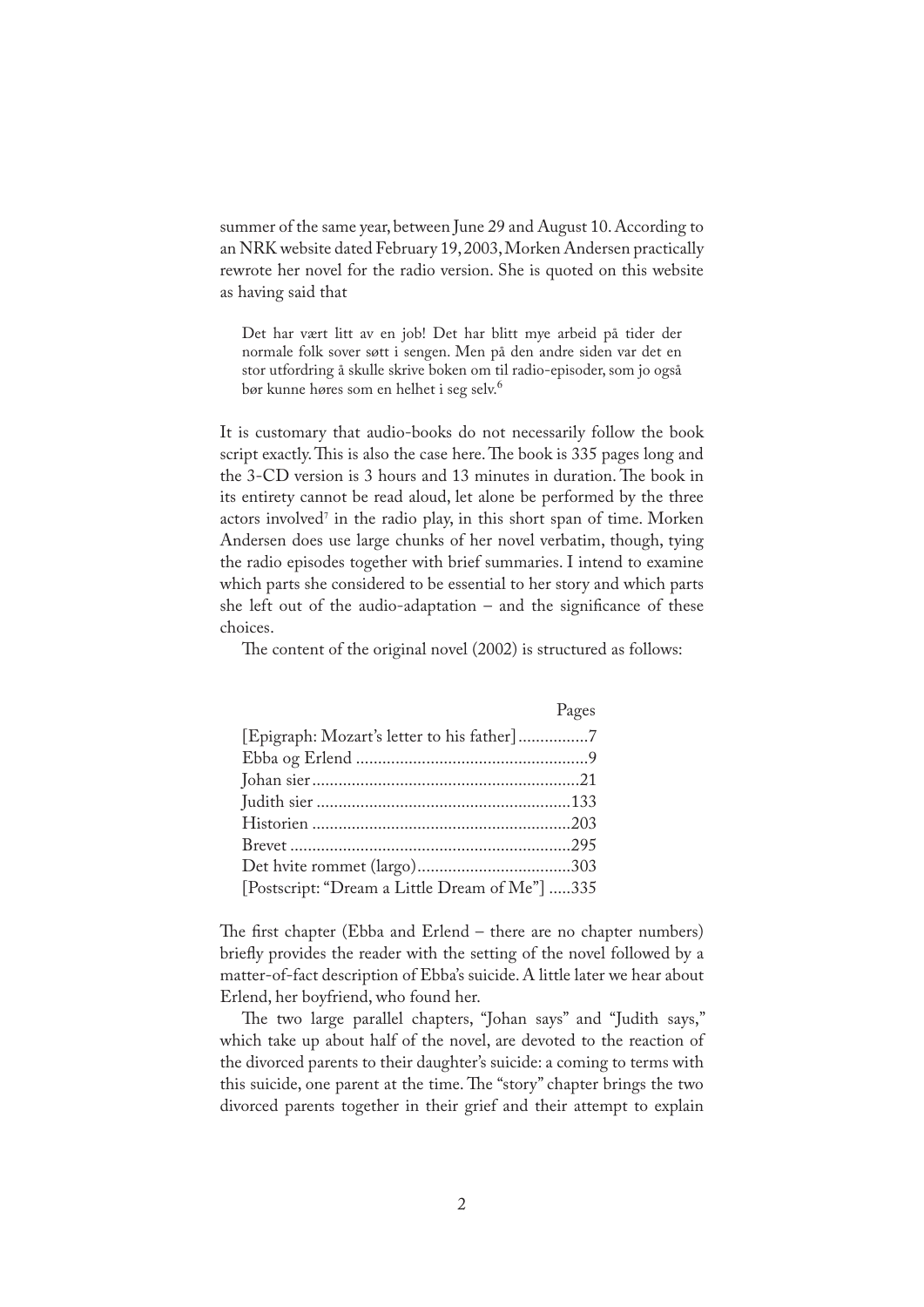and overcome their daughter's death. The three chapters involving the parents thus take up the lion's share of the original novel, 270 of its 335 pages.

Following the chunk devoted to the parents, the reader is given access to the letter that Ebba wrote to her stepsister, 3½-year old Jennifer, the night before her suicide. The parents are not supposed to read this letter. It is not for them. Rather, it is intended for Jennifer, Ebba's stepsister, when she turns sixteen. And we are back with Ebba's parents and stepmother Minna in the final chapter, on the morning of Ebba's funeral.

�e novel begins with an epigraph: Mozart's letter to his father dated April 4, 1787, in which Mozart tells his father that he is grateful that he has "had the opportunity" to become acquainted with death, and that he does not fear death.<sup>8</sup> This letter has not been included in the audio-adaptation, but the beginning bars of the overture to Mozart's opera *The Magic Flute* is the first thing the listener will hear after the announcement that this is disc 1 of the 3 CDs.

In the audio-adaptation, the very first page of the first chapter of the novel is read in its entirety, practically verbatim, in the narrator's voice. It serves as an introduction to the radio play. Similar introductions follow for all seven radio episodes – each a little different as they also serve as brief summaries of the action as the listeners are moving ahead in the narrative.

The very first page of the novel proper consists of a general description of people moving around inside their homes on this particular summer evening, but "[d]et er ingen her som vet hva som skal skje i ett av disse husene i morgen tidlig."<sup>9</sup> This paragraph also introduces the play on the CD version at the same time as Mozart's overture is being heard in the background during this entire passage.<sup>10</sup> Actress Andrea Braein Hovig narrates this paragraph*.* She is also the actress who gives voice to the Ebba character in the audio-version. The nice summer weather described in the novel, and also read verbatim on the CD, has no overtones whatsoever of sadness, terror, impending disaster, or the like, that one might have expected when a suicide of a 16-year old girl is on the horizon.

On the next page of the novel, we meet 16-year old Ebba. The reader has no idea yet that this is Ebba's last morning, the morning she commits suicide. The narrator describes, in a matter of fact tone, how Ebba gets up this morning, washes her face, gets dressed, takes a rope out of the car, crosses over the fence to the woodlands between her home and the cemetery; how she finds the old hut, pushes a tree stump (club house chair) under the thick branch of the large spruce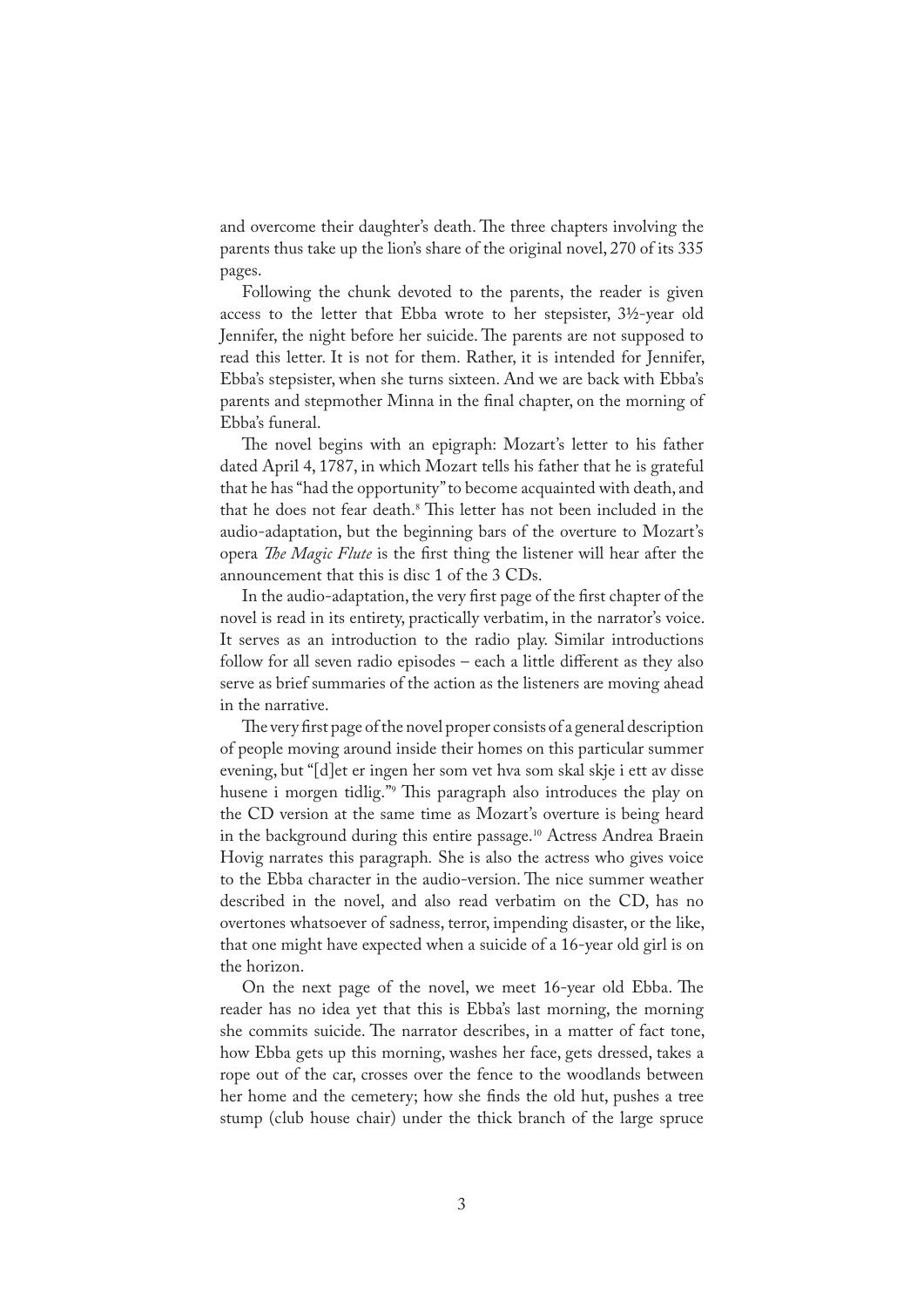next to the hut, throws the rope over the branch, ties a knot,<sup>11</sup> puts her head inside the loop – and jumps with her eyes open.<sup>12</sup> The narration is very matter of fact, with no apparent emotional content, no hint at all of a suicide approaching, no discussion, no weighing of any *pros* or *cons* for contemplating such an act. Only the first sentence of the suicide paragraph itself is included on the CD,<sup>13</sup> maybe because this description of the suicide was considered to be too explicit for a radio play, especially in view of the recent Benedicte-case.

Instead of having a major section devoted first to Johan's and then to Judith's thoughts, as was done in the book, the audio-adaptation often mixes the two in order to have Johan's and Judith's thoughts and feelings reflect on one another in a more dramatized fashion than the narration in the original novel provided. This has been done very skillfully. What is interesting to me, is what has been left out of the audio-version. In the written novel, Morken Andersen devotes a good deal of space to Johan's musings about the evening courses he is taking at the university: courses on Greek mythology. He is particularly interested in the Eleusian mysteries and the fertility myth of Demeter and Persephone. Johan explains it like this to his daughter:

Bakgrunnen for de elevsinske mysterieritene er myten om Demeter og Persefone. Demeter er fruktbarhetsgudinnen, moren som mistet sin datter, Persefone, ned til dødsriket. Det kom en ung mann og røvet datteren med seg, hun ble giftet bort til kongen der nede, og slik ble hun de dødes dronning. Men Demeter sørget slik over datteren at alt liv stoppet opp, ingen ting ville vokse, og det ble uår i verden. Hun stengte seg inne i huset sitt og nektet å komme ut før datteren ble brakt tilbake. Det må vel kunne kalles en slags sørgestreik. Til slutt måtte Zevs gi etter for denne ubøyelige sorgen, og sørge for at Persefone ble brakt opp fra de dødes rike igjen, tilbake til moren. Fra det øyeblikket begynte alt å vokse igjen.<sup>14</sup>

By far most of these musings on Johan's part about the significance of the ancient Demeter/Persephone myth and its connection to Mozart's *�e Magic Flute* via the freemasonry-inspired libretto to this opera, have been left out of the audio-version. Instead, the interaction of, and conversations between mainly Ebba's divorced parents in the few days leading up to Ebba's funeral have been foregrounded in the audioversion.

Much later in the novel Judith, Ebba's mother, attempts to leave her house wearing Ebba's small boots to follow her trail to the place where Ebba killed herself. Judith is convinced that Ebba left her boots on the stairs so that she, her mother, could follow her to the underworld: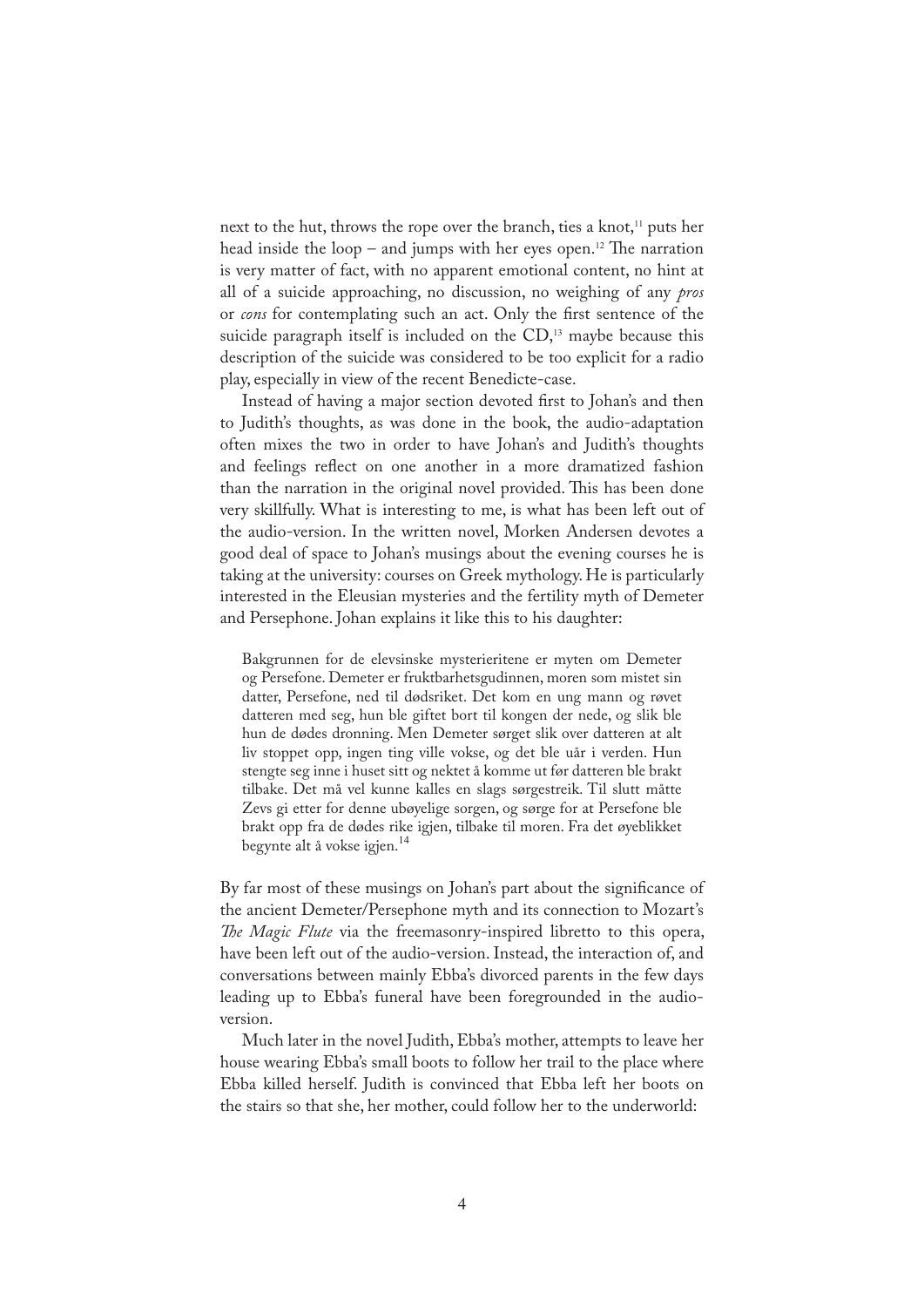Jeg finner henne når jeg går ut i skogen med tauet, sier hun. Hun venter der ute. Det er helt stille der. Alt er klart... Det var noen som røvet henne vekk, hun visste hva som kom til å skje, hun vet slike ting, hun er som meg. Hun har gjort alt klart for meg, støvlene sto der, hun venter på meg. Alt er klart.<sup>15</sup>

This means that Judith intends to commit suicide,<sup>16</sup> but Johan prevents it. Johan immediately sees a connection between Judith and the Goddess Demeter who went in search of her abducted (raped) daughter Persephone:

Det er noen som har røvet Judiths prinsesse [Ebba] fra henne og tatt henne med til underverdenen. Og hun har sørget så alt er blitt lagt øde og tørt i landet, ingenting vil vokse. Nabolaget er uten liv, og uten en lyd, alt er så tørt. Dronningen er den rasende Demeter, og nå er hun i ferd med å følge datteren sin for å hente henne tilbake igjen.<sup>17</sup>

This passage is also in the audio-version,<sup>18</sup> but interestingly enough, the following sentence spoken by Johan in the book is not on the CD: "Du [ Judith] syns at jeg [ Johan] har tatt henne [Ebba] fra deg."<sup>19</sup> Instead, Judith says in the audio-version that Johan left her and Ebba.<sup>20</sup> This is quite different. The scene referred to in the audio-adaptation is the one in which Johan had arrived rather late at a school concert where Ebba was performing, but she spotted him at the very end, and somehow he managed to leave the concert with Ebba, something which greatly upset Judith.<sup>21</sup> The above sentence from the book is a clear reference to the King of the Underworld having taken the Queen's daughter away to the Underworld. The twist in the audio-version suggests to me that Morken Andersen might not have wanted the association between the mythical, rapist King of the Underworld and Johan to be this much up front in the audio-version. In a word, it is more obvious in the original novel than in the audio-adaptation that Judith regards Johan as the "God of the Underworld" who "abducted" her daughter, and that she is following a Demeter/ Persephone script.

If Johan is the "abductor," to what "underworld" did he take Ebba? Here we should consider the secret world to which he introduced his daughter, namely to a world of the music of which Judith disapproved, to jazz (Ella Fitzgerald) and folk music, such as the Mamas & the Papas.<sup>22</sup> He bought those "low-brow" records in secret, listened to them in secret, and showed this secret to his daughters Ebba, and later Jennifer, while dancing with them, described in passages that have rather problematic overtones – in my view. For example, Johan's fascination with the song "Dream a Little Dream of Me" is hinted at quite frequently by being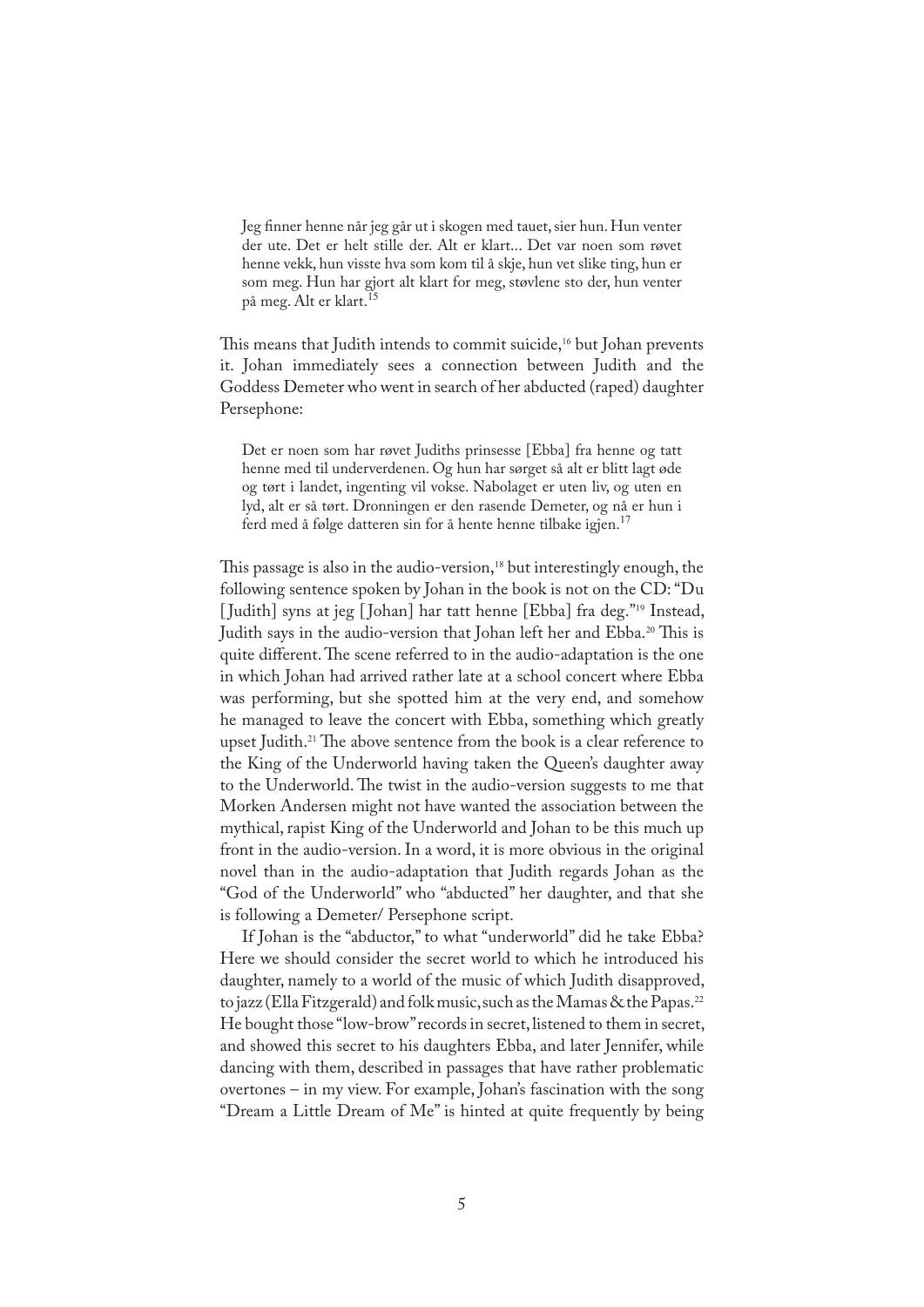played in the background in the audio-adaptation. This song contains highly suggestive lyrics, such as "say nighty-night and kiss me / Just hold me tight and tell me you miss me … Still craving your kiss / I am longing to linger till dawn...<sup>23</sup> In the audio-version we hear these words in the background, actually performed by the Mamas & the Papas.

When remembering his "secret" dancing with Ebba, Johan admits that it did indeed feel as if he had done something wrong. This statement is also in the audio-version:

Og det føltes slik den gangen, som det føles nå. Som jeg hadde gjort noe galt. Som om jeg hadde fått et glimt av noe som ikke måtte snakkes om, og som jeg ville blitt anklaget for om det var blitt oppdaget ... Vi [Ebba and Johan] lot som ingenting.<sup>24</sup>

Johan's "feeling guilty" about having "done something wrong," something for which he could be "accused were it to become known," something that Ebba had to be "silent" about, is described in language that is much too strong to be used about something as innocent as dancing around with one's daughter. What is Johan talking about here? Just liking music of which Judith disapproves? It is also very significant that this incident (and Johan's thoughts about it) is stressed both in the novel and in the audio-adaptation.

There are other incidents of this type: of seemingly innocent interactions that may hint at something more sinister, such as a specific episode between Judith and her father, a freemason, in Morken Andersen's novel. For example, at a New Year's party when Judith was four years old, her father woke her up at midnight to see the fireworks, and little Judith became utterly upset and began hitting him: "Jeg våknet av at pappa prøvde å trekke luen ned over hodet på meg for å ta meg med ut. Jeg må ha fått et slags raserianfall, jeg begynte å hyle og slå rundt meg ... Jeg slo papa også.<sup>25</sup> The words describing this scene are far too strong for a seemingly insignificant incident. Did Judith's father have a habit of waking up his daughter in the middle of the night? This scene is also both in the novel and in the audio-version,<sup>26</sup> and it is described in words that come very close to sounding like a euphemism for an incestuous relationship.

Just before knocking on Judith's door the night before the funeral, Johan recalls telling Ebba about *�e Magic Flute*, the Eleusian Mysteries, and Demeter and Persephone:

Jeg følte mig veltalende og litt stolt, jeg holdt en kort innføring om det jeg visste om Mozart, frimureriet og innvielsesritualene ved Elevsis. Jeg gjenfortalte myten om Demeter og Persefone, moren som fikk datteren tilbake fra dødsriket fordi hun sørget så insisterende.<sup>27</sup>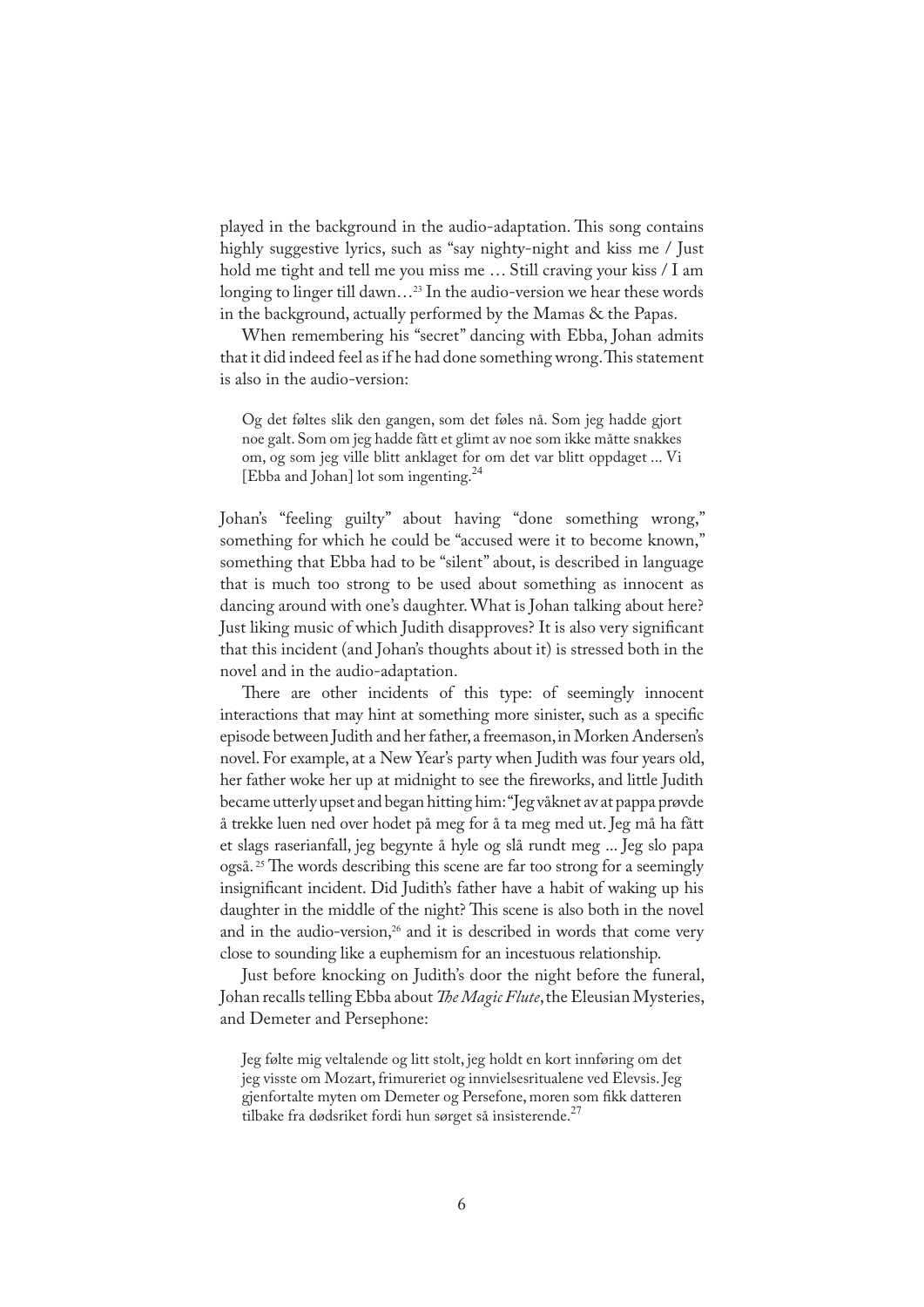Ebba had tears in her eyes, though, when she listened to the music, and he was standing there in the kitchen looking at her reaction in an almost voyeuristic manner: "det er nesten som i gamle dager, da vi danset sammen i stuen. Du forstår meg."<sup>28</sup> However, maybe Ebba did not appreciate being told all of this. She had wanted to just watch television that evening. She seemed surprised. Maybe this is when she decided she had to leave this world. This is not long before her suicide, and it constitutes the last of Johan's own recollections in the chapter entitled "Johan says."<sup>29</sup>

Why might Ebba have decided to leave the world at this point? Why might Johan's "lecture" on the connectivity of certain fertility and death rites through the ages had such an effect on her? Johan had linked his "lecture" to his perception that she was too young at sixteen years of age to be dating a boy (Erlend).<sup>30</sup> The truth of the matter was, though, that Johan realized that his daughter had been dating Erlend, his fellow student in the philosophy classes, and he did not like it. Erlend was the only student with whom he discussed these lectures dealing with ancient Greek philosophy and myths, such as the Eleusian Mysteries.

But why did Ebba commit suicide? Let us examine the only text from Ebba's own perspective: her letter to her stepsister Jennifer. This letter was not supposed to be opened until Jennifer herself had turned sixteen years of age. Most of this letter is also read aloud in the audioadaptation. Ebba expressed her own thoughts to Jennifer, but the only thing she said about a possible reason for her decision to commit suicide was that

[n]oen ganger er det som om jeg står utenfor en glassklokke<sup>31</sup> og ser inn på de andre. Alle innenfor glasset beveger seg rundt som om ingenting skulle ha skjedd. De ser ut til å ha det greit, som regel. De går i bursdag, snakker sammen, ler og spiser, de bekymrer seg ikke så mye. De tenker, men mest på de samme tingene igjen og igjen. Noen ganger føles det som om jeg aldri skal få slippe inn.

And a little later in the same letter, she wrote,

Jeg håper det ikke gjør vondt for deg når du leser dette. Det er så tungt når det gjør vondt hele tiden. Jeg håper du har noen å dele det med, at ikke du også føler at du står utenfor en glassklokke.<sup>33</sup>

#### And

Det er for mye som gjør vondt, lille kylling. Det er for slitsomt å være i det som gjør vondt hele tiden. Det er for mange å passe på, for mange inne i glassklokken, de forstår så lite av det som skjer, de bare fortsetter som før.<sup>34</sup>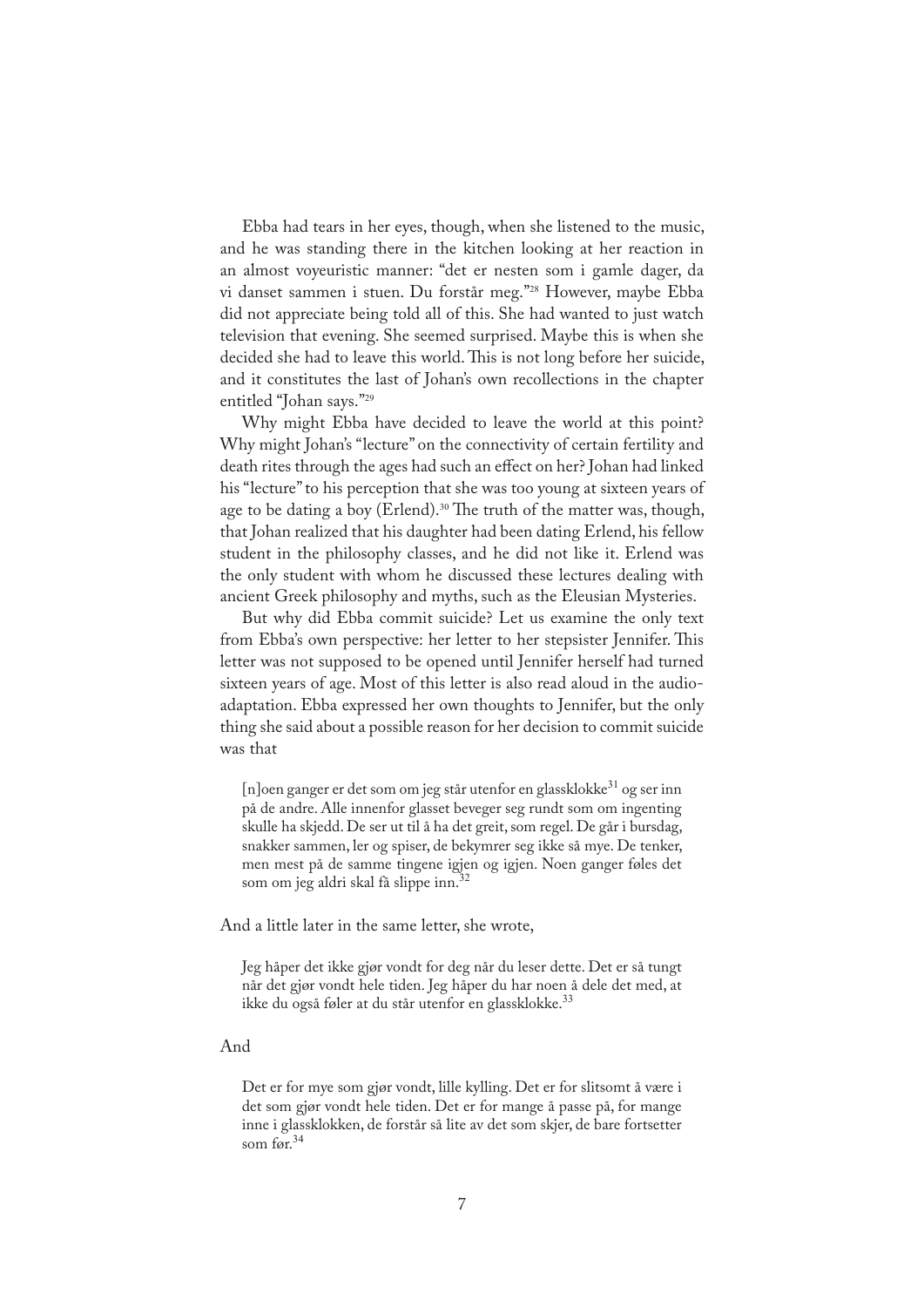It sounds as if Ebba was depressed and did not feel that she "belonged;" and she did not feel she could talk to anyone about it.

It is interesting to note that the following passages from the letter were not included in the audio-version. In the novel's letter, Ebba wrote:

Pappa vil helst dele alt med meg. Med deg [ Jennifer] også, det kommer du til å merke når du blir litt eldre**.** Du må passe godt på pappa, han tåler ikke så mye som man skulle tro, og han vet det ikke helt selv.<sup>35</sup>

#### And

Jeg har forsøkt å finne ut hvor gamle barn må være for at de skal huske det de opplever når de blir voksne. Jeg har spurt mange om det første de husker, om de husker det som skjedde da de var tre og et halvt [Jennifer's age when Ebba committed suicide]. $36$ 

### And

Pappa elsker jo barn.<sup>37</sup>

Were these passages too suggestive of inappropriate conduct to be accepted for the audio-adaptation? The very last words of the novel describe how Johan digs out the secret record of the Mamas & the Papas, lifts up toddler Jennifer from the heap of Ebba's clothes on the floor, and then dances around with her:

Så går han bort og løfter Jennifer opp fra haugen av [Ebba's] klær. Hun legger de tynne armene rundt halsen hans og trykker ansiktet mot ham. Hun gråter. Han stryker den ene handen over fløyelsryggen hennes idet han begynner å bevege seg etter musikken. Han synger for henne mens de danser.<sup>38</sup>

This scene is also at the very end of the audio-version: on the last track of the last CD (III, 23), i.e. it occupies a rather important position. The full text of the song then appears in print – as a postscript – on the next page (335). And in the audio-version, Johan's singing is gradually taken over fully by the recording of the Mamas & the Papas. It is significant that this is the end of both the novel and the audio-adaptation.

Most of the incidents and quotations referred to above may be found in both the original novel and in the audio-adaptation. This indicates to me that it is important to Morken Andersen to keep the hints at potentially problematic behavioural patterns in both versions. Some readers/listeners might pick up on a more serious, abusive subtext, and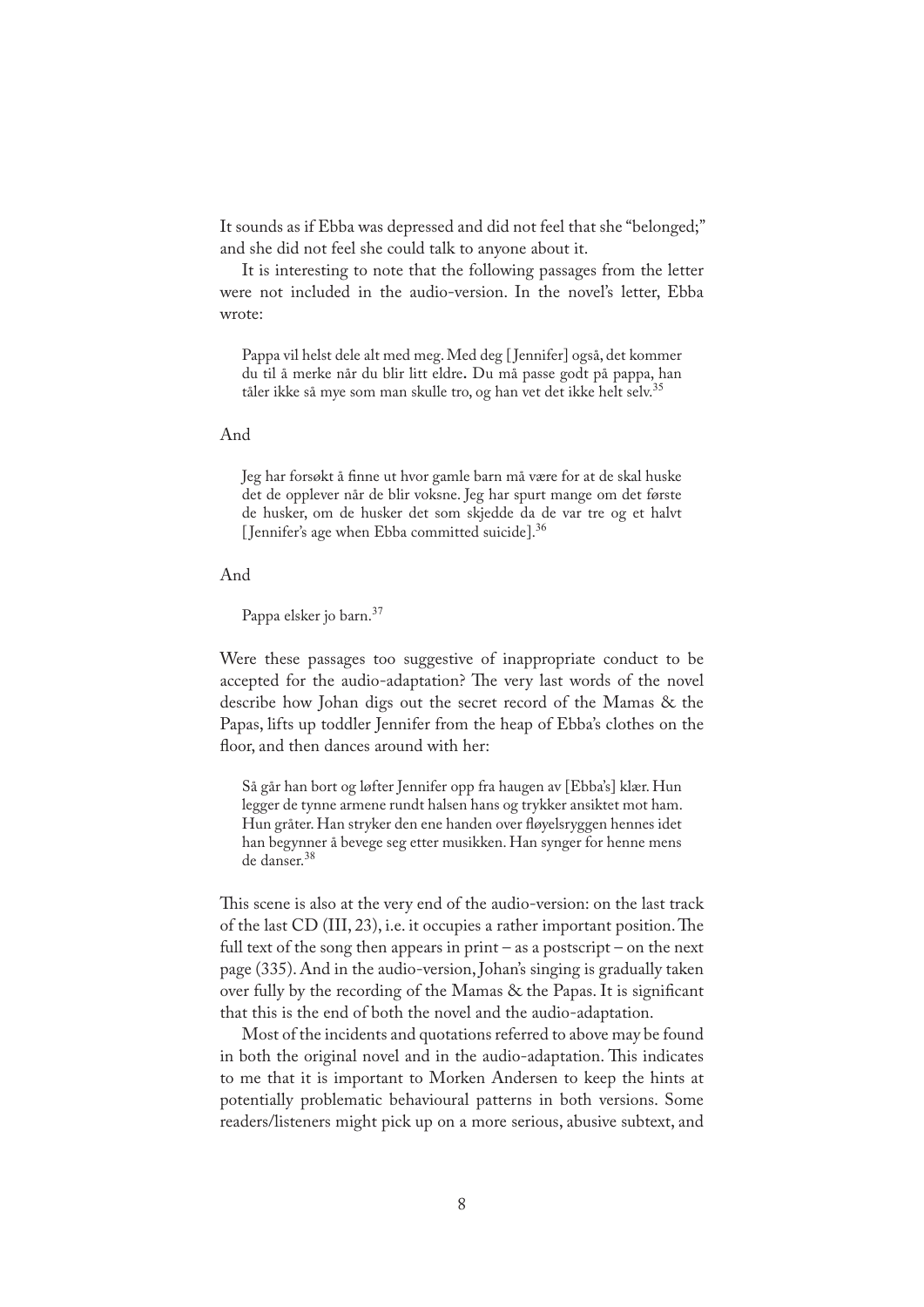others might not. One component in particular has been changed from the original novel to the audio-adaptation: The inference that Johan represents the mythical, rapist King of the Underworld has been toned down considerably with the removal of most of the references to a connection between the ancient Greek myths of Demeter/Persephone and Mozart's *�e Magic Flute.*<sup>39</sup> And maybe the audio-version had to be toned down somewhat due to the media's attention to the case of Benedicte Iversen. It was too late to do anything about the original book version – it was already being printed – but the material could still be softened for the audio-version prepared for radio broadcast to a large audience that was still concerned about Benedicte's disappearance and suicide.

## Noter

1 Merete Morken Andersen. *Hav av tid*. Oslo: Gyldendal Norsk Forlag, 2002.

2 In Toril Grande "Livet etterpå" http://www.dagbladet.no/magasinet/ 2002/05/18/331248.html – published on May 18, 2002. Last accessed Oct 2, 2010.

<sup>3</sup> *Ibid*. Furthermore, the autopsy conducted by the Forensic Institute [Rettsmedisinsk institutt] in Oslo concluded "at det ikke er noe som tyder på at det er begått en straffbar handling mot Benedicte Maxwell Iversen" on April 22, 2002, in "Bekrefter det er Benedicte," http://www. vg.no/nyheter/innenriks/artikkel.php?artid=5708863 – last accessed on Oct. 2, 2010. And "Benedicte Maxwell Iversen, som ble funnet død i Maridalen i Oslo søndag, tok sitt eget liv. Familien er glad for å ha fått visshet, men ser på det hele som uforståelig" *Aftenposten.no* April 22, 2002: http://www.aftenposten.no/nyheter/oslo/article317063.ece – last accessed Oct 2, 2010.

4 Oslo: NRK Lydbokforlaget AS, 2003.

5 Merete Morken Andersen, *Oceans of Time,* translated from the Norwegian by Barbara J. Haveland, London: Maia Press, 2004.

6 "Morken Andersen på øret," in *NRK Kultur*, http://nrk.no/nyheter/ kultur/2544245.html – last accessed Oct 2, 2010.

7 Andrine Sæther, Lasse Kolsrud, and Andrea Bræin Hovig.

<sup>8</sup> *Hav av tid*, 2002, p. 7.

<sup>9</sup> *Hav av tid*, 2002, p. 11.

10 Lydbokforlaget 2003, CD I, track 1.

<sup>11</sup> Ebba's father had taught her a long time ago how to make a sailor's knot on a rope, *Hav av tid*, 2002, p. 13.

<sup>12</sup> *Hav av tid*, 2002, p. 15.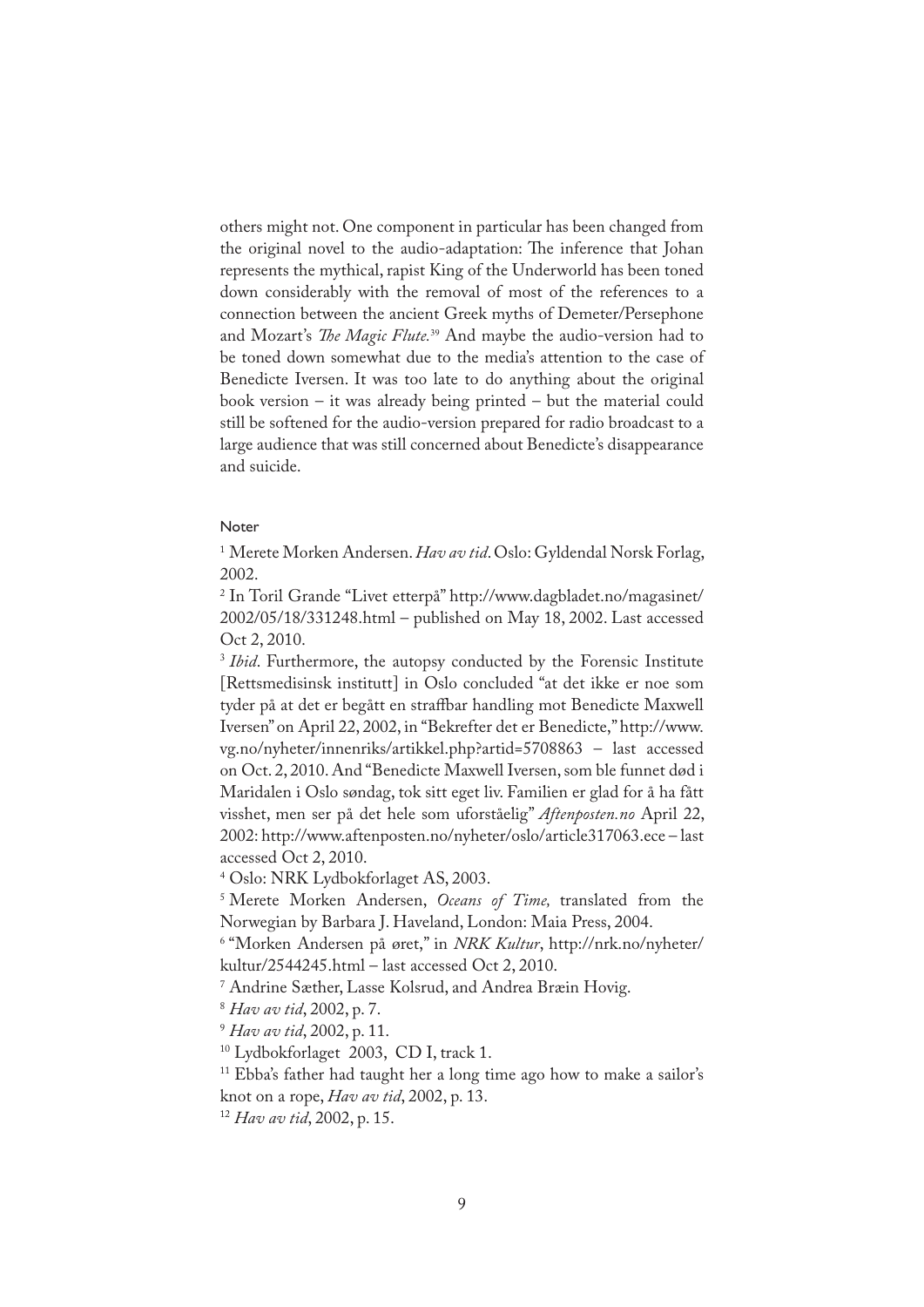<sup>13</sup> Lydbokforlaget 2003, CD I, track 2.

 $14$  *Hav av tid*, 2002, p. 121. There is no mentioning of the King's raping the daughter of the Goddess of Fertility which occurs in the ancient Greek and Roman myths.

<sup>15</sup> *Hav av tid*, 2002, p. 250. And Lydbokforlaget 2003, CD II, track 20.

<sup>16</sup> *Hav av tid*, 2002, p. 253.

<sup>17</sup> *Hav av tid*, 2002, p. 249-50.

<sup>18</sup> Lydbokforlaget 2003, CD II, track 20.

<sup>19</sup> *Hav av tid*, 2002, p. 252. Judith does not say so directly, she only referring to "noen" and "han" on page 250, but Johan clearly senses that she is really referring to him. On CD III, track 11, Judith does accuse Johan of having taken Ebba away from her.

<sup>20</sup> Lydbokforlaget 2003, CD II, track 22.

21 Lydbokforlaget 2003, CD III, track 9.

<sup>22</sup> A very popular American vocal pop-group in the 1960s and 1970s.

23 Quoted from the postscript of *Hav av tid*, 2002, p. 335.

<sup>24</sup> Hav av tid, 2002, p. 262 and Lydbokforlaget 2003, CD III, track 8.

<sup>25</sup> *Hav av tid*, 2002, p. 263.

26 Lydbokforlaget 2003, CD III, track 2.

<sup>27</sup> *Hav av tid*, 2002, p. 130.

<sup>28</sup> *Hav av tid*, 2002, p. 131.

29 Johan tells Judith about this scene on CD III, track 8.

<sup>30</sup> *Hav av tid*, 2002, p. 131.

<sup>31</sup> It is interesting that Ebba feels *outside* the bell jar looking in, whereas Sylvia Plath's Esther in *�e Bell Jar* [1963] feels more and more trapped *inside* the bell jar.

<sup>32</sup> *Hav av tid*, 2002, p. 298 and Lydbokforlaget 2003, CD III, track 12.

<sup>33</sup> *Hav av tid*, 2002, p. 299 and Lydbokforlaget 2003, CD III, track 12.

<sup>34</sup> *Hav av tid*, 2002, p. 301 and Lydbokforlaget 2003, CD III, track 13. It is particularly interesting that Ebba sees as negative people's desire to "just continue to do what they had been doing before," whereas her father Johan speci�cally wants things to continue as before: "Alt fortsetter" *Hav av tid*, 2002, p. 250.

<sup>35</sup> *Hav av tid*, 2002, p. 297.

<sup>36</sup> *Hav av tid*, 2002, p. 299.

<sup>37</sup> *Hav av tid*, 2002, p. 301.

<sup>38</sup> *Hav av tid*, 2002, p. 334 and Lydbokforlaget 2003, CD III, track 23.

39 In his review of the original *Hav av tid*, the late critic Øystein Rottem praised Morken Andersen's mature novel: "Musikk og myter" spiller en viktig rolle som resonansbunn for menneskenes følelser i "Hav av tid". " But he warned against "going too far" when interpreting Morken Andersen's use of the Greek myths: "Det gjelder også for de mytiske